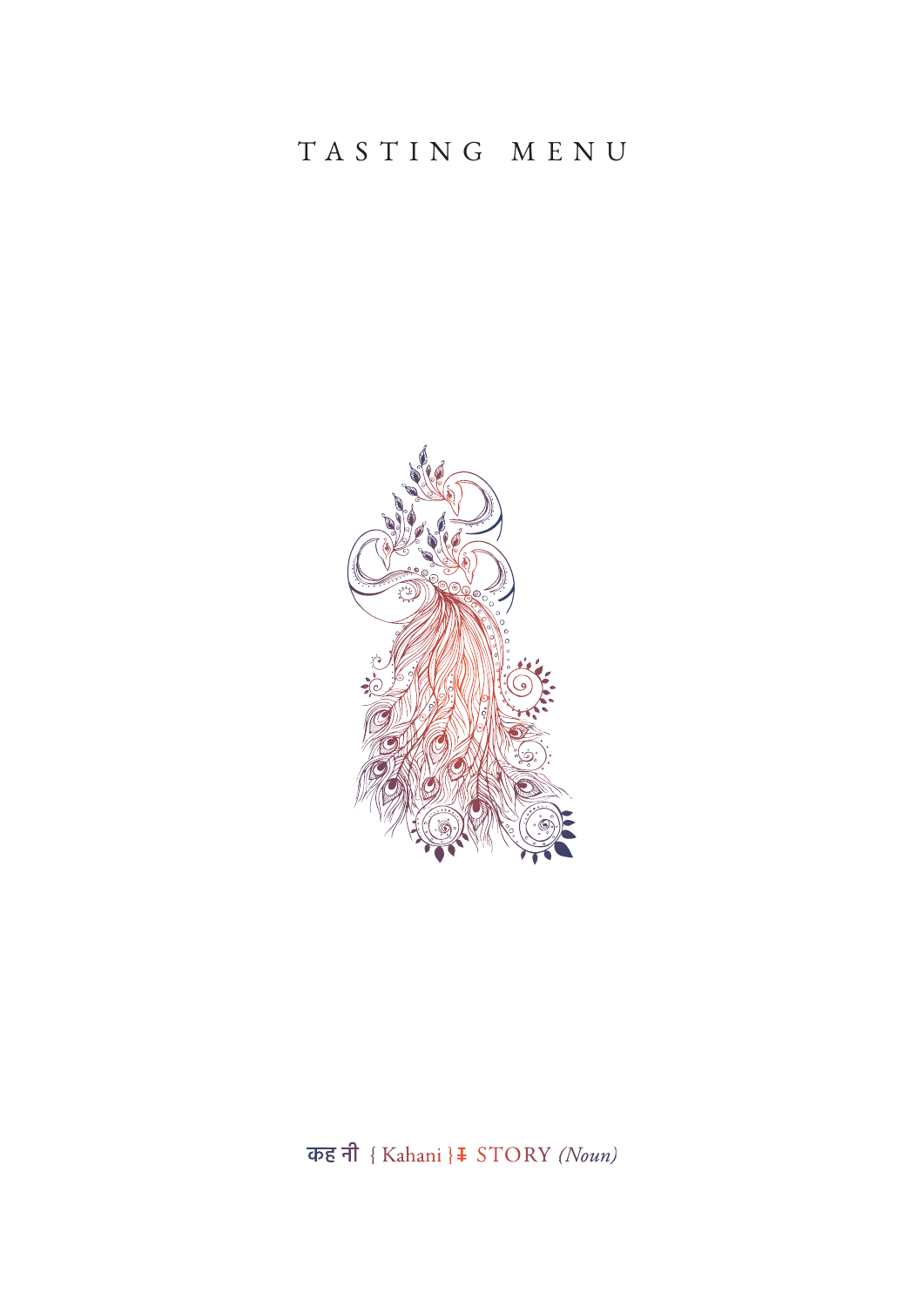6 Courses £75 Wine pairing £55

Spiced chickpeas with sweetened yoghurt, mint, tamarind chutney, papdi 2019 *Kilikanoon, Mort's Block Dry Riesling. Clare Valley, Australia - 75ml*

 $+41.47 + 14.$ 

Char-grilled Scottish scallop, star anise coated, pepper chutney, barley khichdi *Bollinger Special Cuvee, Ay, Champagne, France - 100ml*

 $+ + + + + +$ 

Smoked Malabar prawns marinated with fresh turmeric, coconut, curry leaves 2016 Tapanappa,"Tiers" 1.5M Chardonnay, Piccadilly Valley, South Australia*- 100ml*

 $+ + + +$ 

Guinea fowl tikka, Chettinad spices, smoked tomato sauce, ajwain roti 2017 *Domaine Chanson,"Les Verg."Pernand-Vergelesses 1er Cru, Pinot Noir, Burgundy, France- 100ml*

 $+41 + \frac{1}{2} + 14 +$ 

Sorbet

 $+41.47 + 14.$ 

Somerset lamb chops, Kashmiri-chillies, Nagercoil clove

*Served with*

Baby potato, Dal Maharani, Rice and Naan 2019 *Jean Luc Colombo,Cairanne Le Pavillon des Courtisanes, Rhone Valley, France - 125ml*



Chocolate delight, almond brittle, caramel ice cream 1998 *Taylor's Vintage Port, Quinta De Vargellas, Portugal – 50ml*

> A 12.5% discretionary service charge will be added to your bill. For any dietary requirements please speak to your waiter.